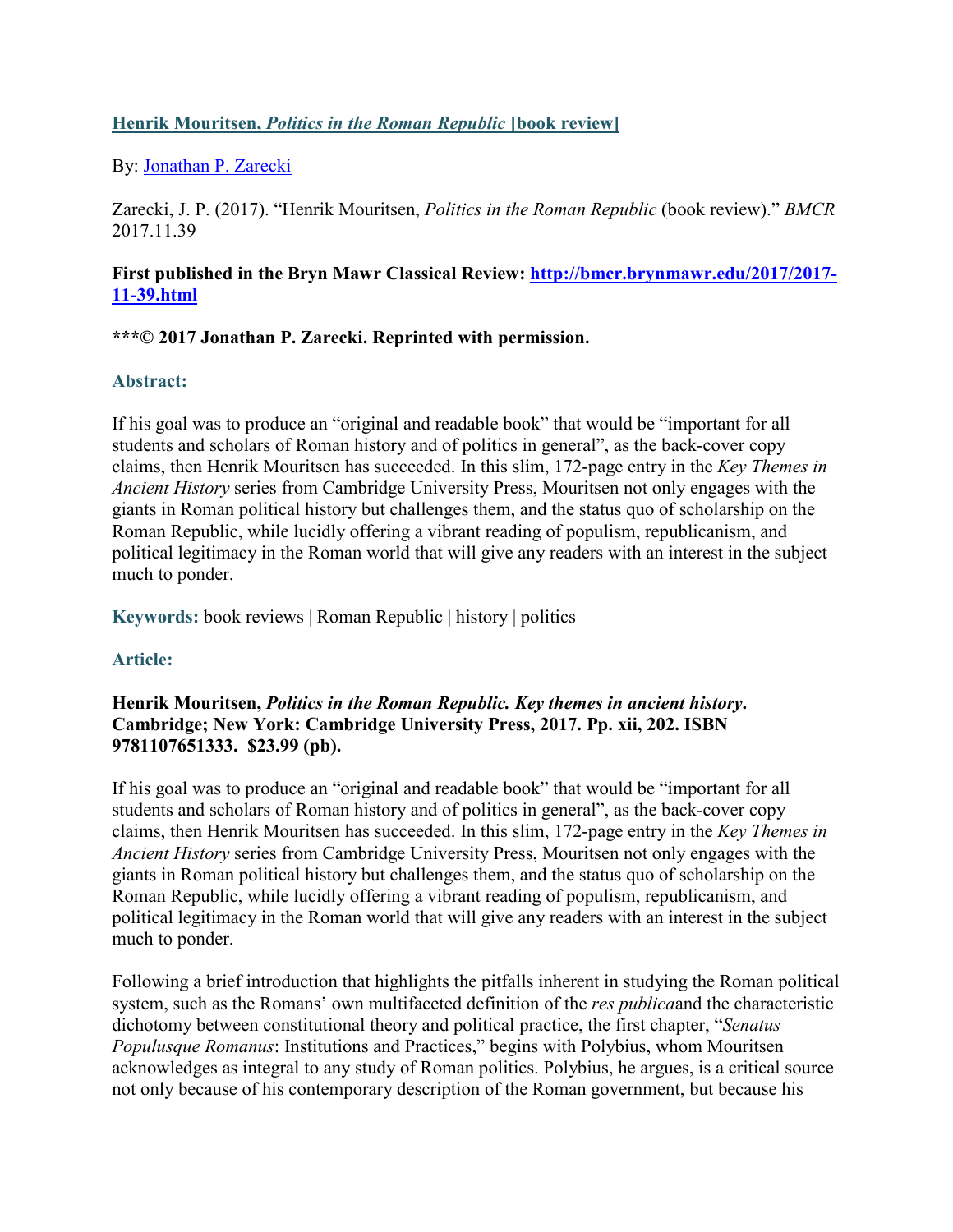parceling out of power among various offices has had a profound influence on the study of Roman politics, though, as Mouritsen will argue in Ch. 3, Polybius was wrong about many features of the Roman constitution, particularly his identification of democratic elements. After a brief discussion of Cicero's *De re publica*, Mouritsen turns to the function of the *comitia*. He argues that there was a fundamental paradox embedded in the Roman political system: the people had unlimited power in theory, but virtually no way in practice of expressing that power. Yet, despite the de facto, if not de iure, impotence of the assemblies, Mouritsen argues that the assemblies were a critical component of both the ceremony and the long-term legitimacy of the Roman state. He notes that "there is no evidence that Roman elections…were ever driven by programmes or policies that turned them into political events in a modern sense" (43-4). Rather, the assemblies were a "essential" component of the "symbolic construction of the Roman state as a community of free citizens" (50), and the sole conferees of legitimacy, albeit legitimacy not derived from any sort of democratic ideals.

The second chapter, "Leaders and Masses in the Roman Republic," bears a title similar to that of the honorary volume dedicated to Zvi Yavetz edited by Malkin and Rubinsohn, but draws more heavily from Mouritsen's earlier work on plebs and politics. Mouritsen takes care to highlight the significant impact that recent scholarship into symbolic features of civic inclusion has had on the study of Roman politics, seeing as how the Roman assemblies had very limited participation and very rarely rejected the proposals put in front of them. A discussion of how the physical places used for political activities force a reevaluation of the number of citizens that would be able to participate in *contiones* and voting processes leads to the conclusion that the *comitia* functioned purely as the bestowers of legitimacy, and only symbolic legitimacy at that; the *populus* itself was "a vital but essentially passive source of public legitimacy" (61). The discussion of the symbolic nature of the assemblies is followed by a provocative argument about the role of *contiones*. Mouritsen takes issue with the attempt to find in *contiones* an expression of popular sovereignty, which he describes as "a new 'orthodoxy'" (62). He quickly dismantles any notion that these public meetings were "foci of popular power" (64), and suggests that Keith Hopkins' identification of *contiones* as rituals is more reflective of their actual purpose. Mouritsen argues that it was unimportant who showed up to public meetings, provided only that some representatives of the Roman people made an appearance. *Contiones*, therefore, were important primarily because of their symbolic, indeed ideological, function. As Polybius had noted, the Roman state was built, at least ideologically, on a partnership between the various social classes. The stability of the Roman state was in large measure a result of this partnership, as the elites were forced to frame their position and success by accepting that their power came from the people.

The third and final chapter, "Consensus and Competition", is the longest of the three chapters, and the most interesting. Here Mouritsen focuses on the social and political factors that contributed to both the initial stabilization and the eventual destabilization of the Republican constitution. Mouritsen begins by deftly outlining the perils of periodization – that is, slicing the period from 509-44 BCE into neat Early, Middle, and Late chunks – before engaging in a long reevaluation of the ubiquitous political terms *optimates* and *populares*. Mouritsen, taking his lead from earlier arguments by Christian Meier and Hermann Strasburger, convincingly demolishes any vestiges of ideological definitions for these terms. Mouritsen finds particularly unhelpful attempts to link politicians deemed *populares* with democratic principles of political institutions.